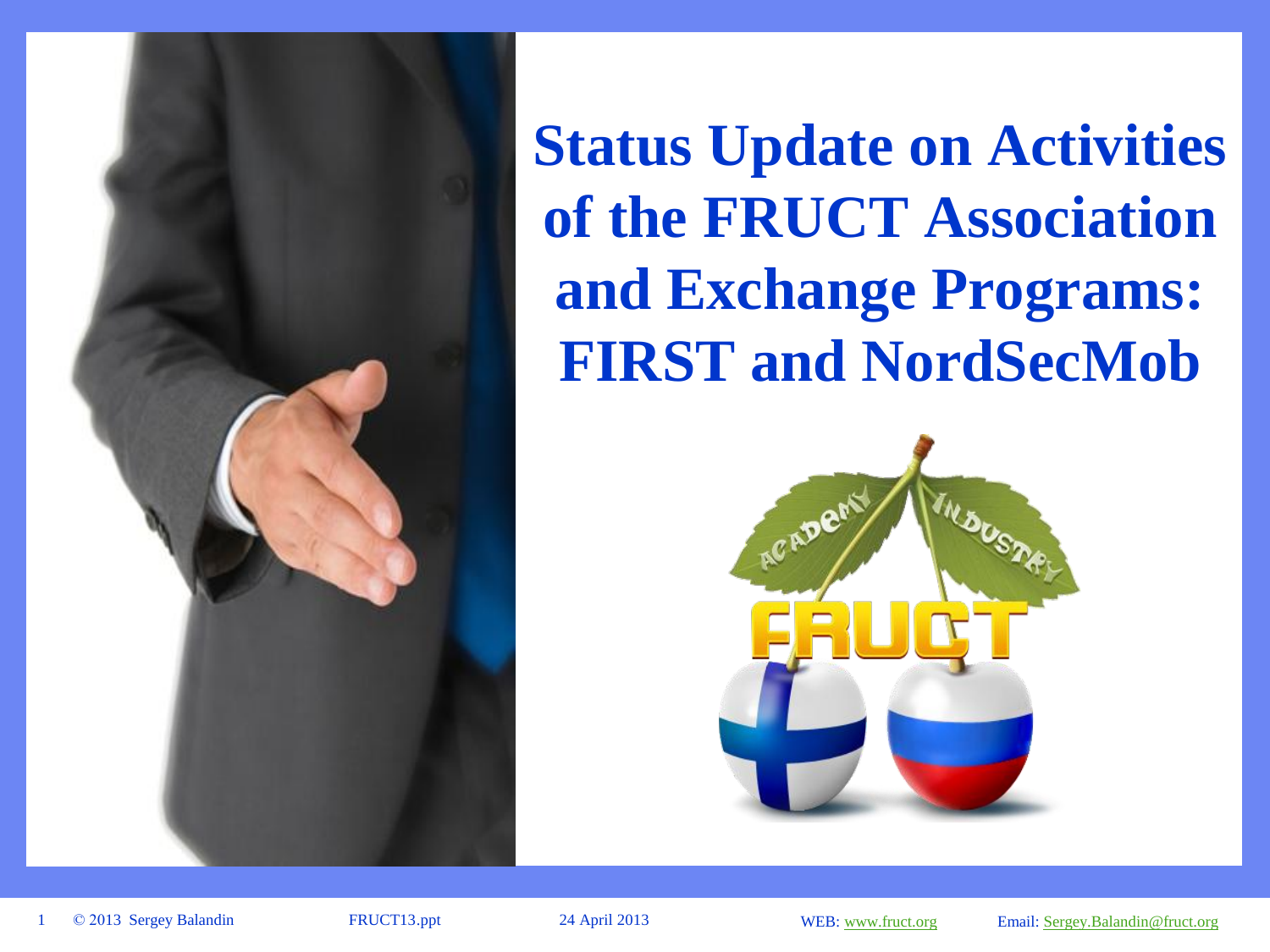### **FRUCT Association**

#### • **FRUCT – is not just an organization, is a MOVEMENT!**

- Mission: Incubate new competences, young professionals and startups by supporting close R&D cooperation of industry and academia in open innovations format
- Vision: Become number one Finnish-Russian cooperation framework in ICT
- Identity: Fruitful cooperation for creating inspiring results
- **Open Innovations Association FRUCT in a nutshell**
	- Established in 2007, oldest open innovations association in the region
	- Framework for incubation industry-to-academia R&D cooperation
		- Join forces to create critical mass of people and competences
	- 27 member teams from Russia, Finland, Denmark and Ukraine
	- Partnering with teams from Russia, CIS, Nordic Europe and India
	- Core community >100 members and over 1500 active followers
	- Cooperation with industry and professional communities
		- FRUCT is regional sister society of IEEE ComSoc

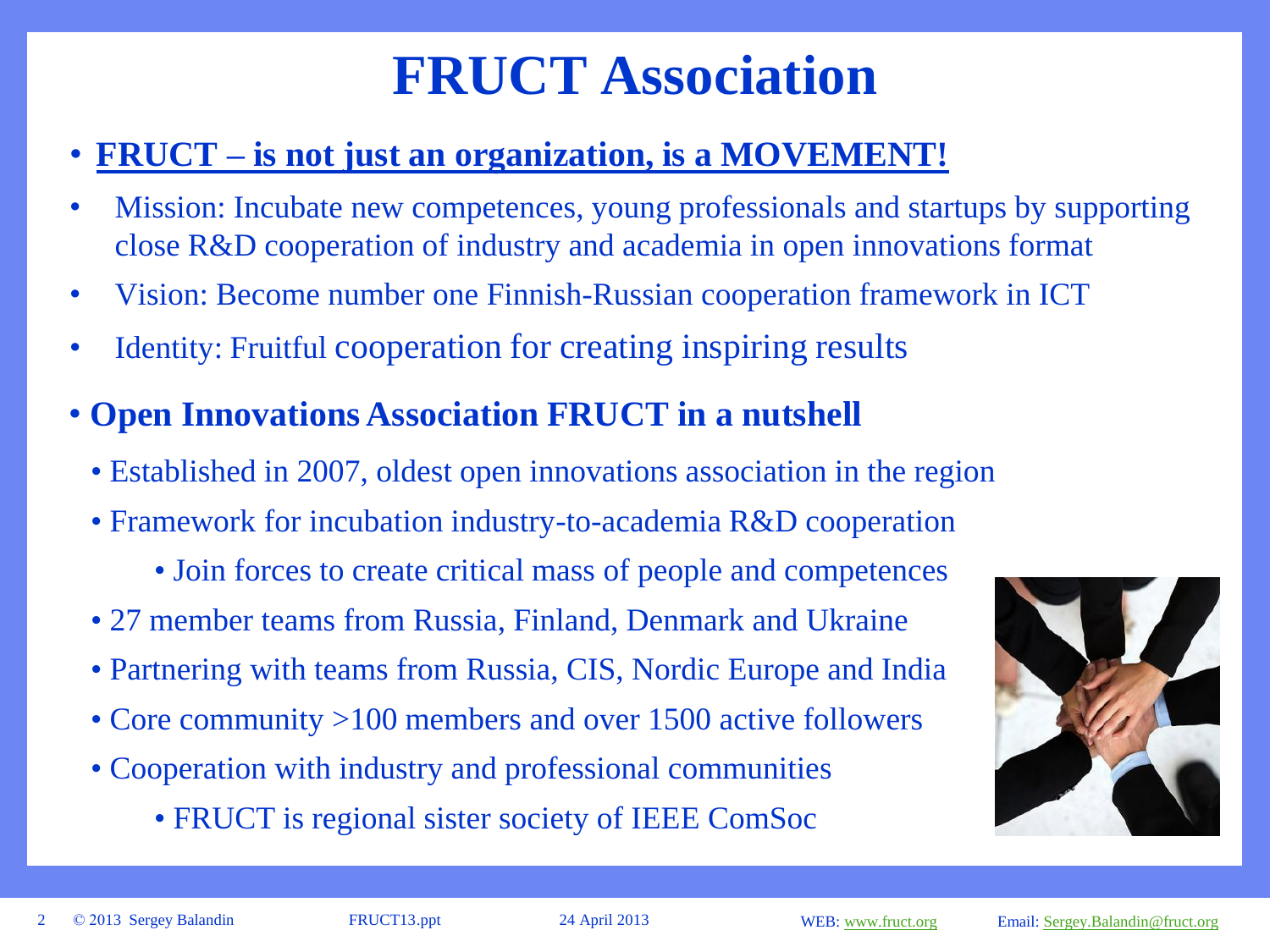### **FRUCT – Incubator of Competences**

#### • **Members get new competences and expand professional network**

- FRUCT is a sandbox for piloting cooperation and starting new activities
- Engine for competence renewal and development of R&D critical mass
- Making joint open source projects, grants, publications and visibility
- New opportunities for professional growth and business incubation
- Unite forces for development of regional ICT ecosystem

#### • **Research and Development Priorities**

- Solutions and devices for mobile-Healthcare, Early Diagnostics, Wellbeing and Fitness
- Advanced mobile solutions for e-Tourism on Location Based Services and Geo-tagging
- Future oriented services on top of Internet of Things and Smart Spaces technologies
- Development of multiplatform Mobile Applications, Services and Solutions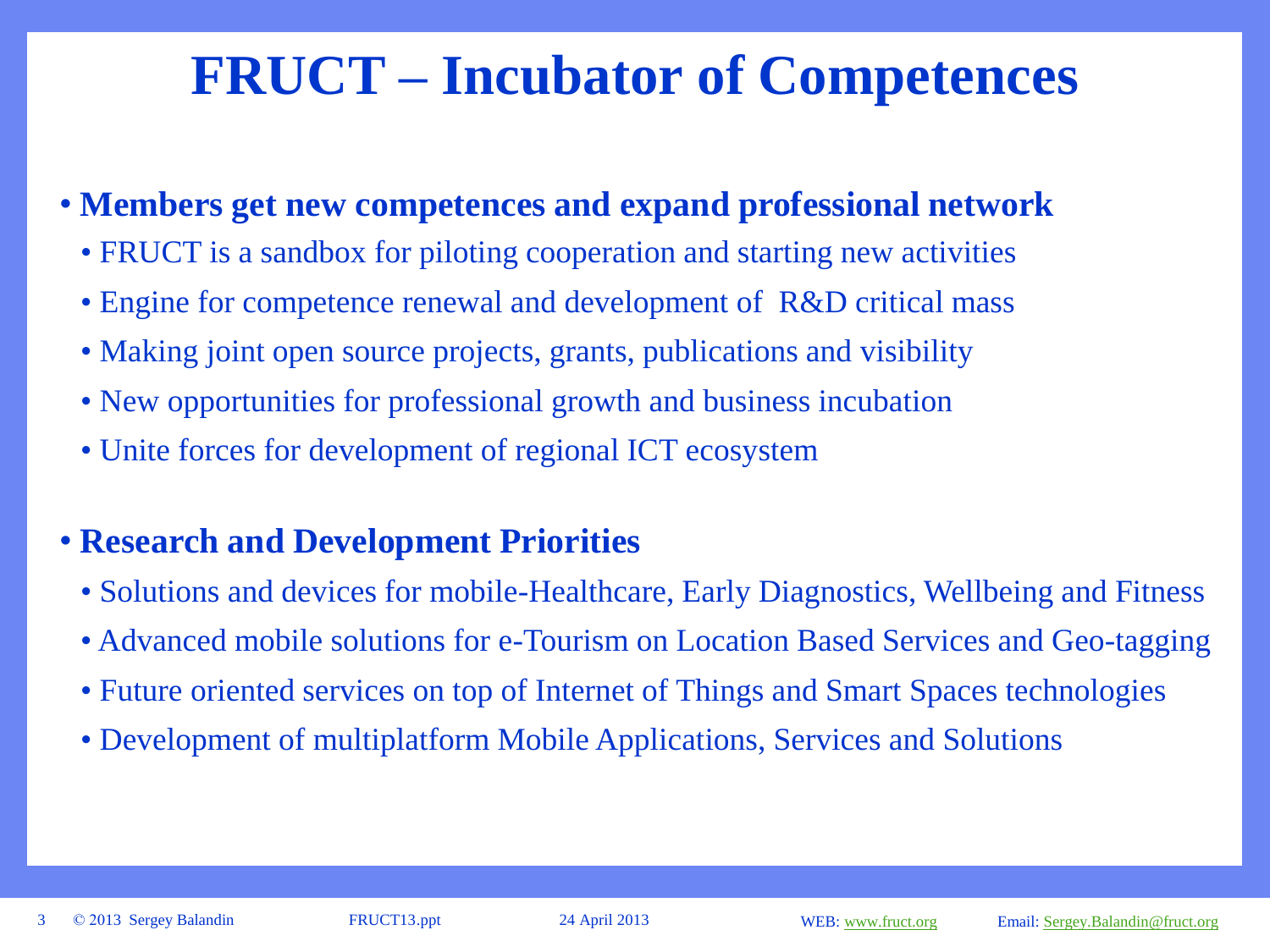### **Follow us in Twitter**



Stay in touch - follow **@fructorg** Use hash-tag **#fruct13** or **#fruct**

Share your opinion and win: Do You have FRUCT project? Write about it and you can find interested partners Do you want your demo to win the demo contest? Get a **bonus vote** by telling about your demo in twitter Share your opinion - help us making FRUCT better The most active twitter reporter will be awarded by small prize from FRUCT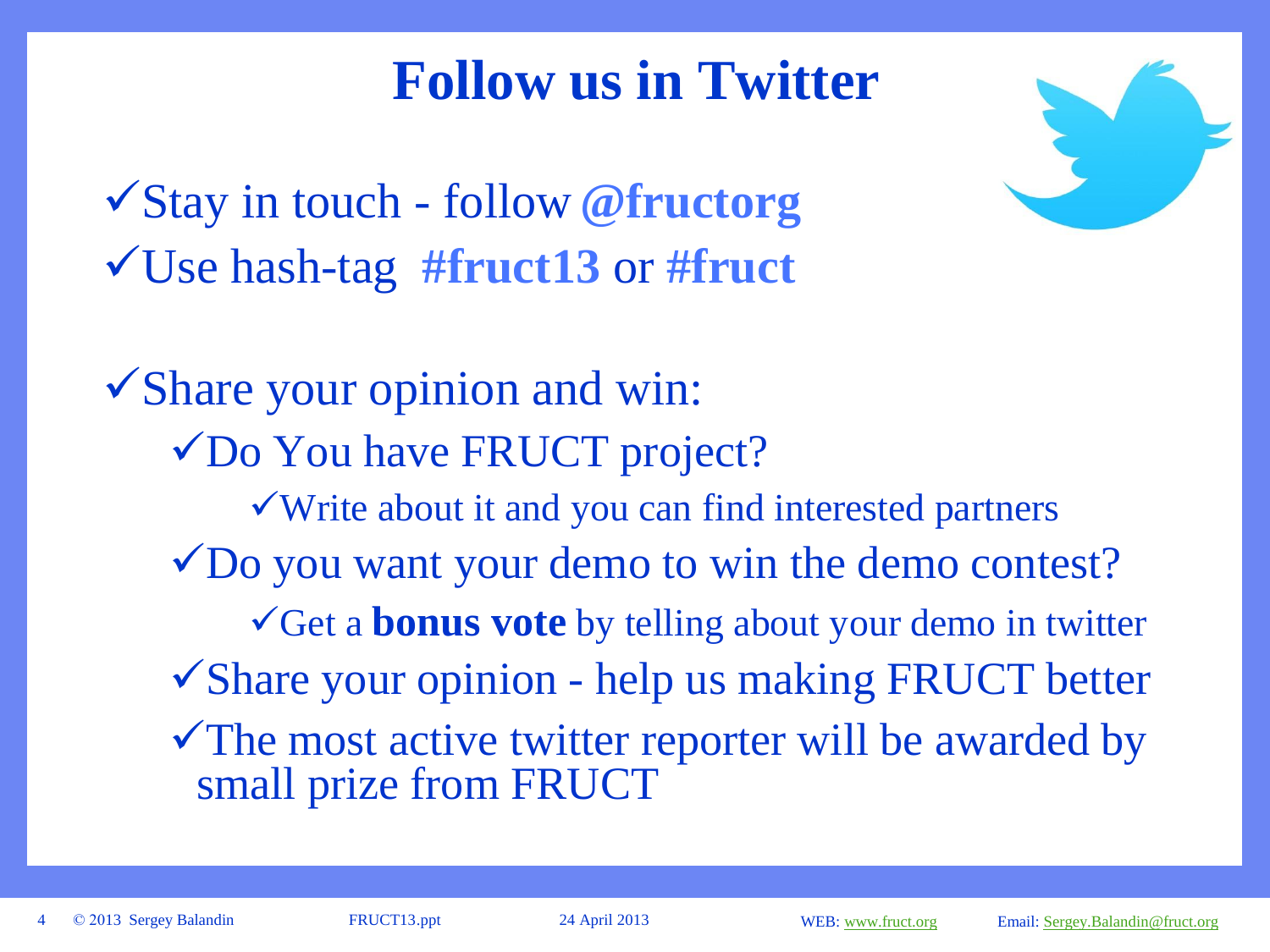### **Call for Participation in English language contest**

- We welcome all students to take part in open English language contest organized by FRUCT, Aalto University and EIT ICT Labs
- To take part in the contests students have to prepare an essay with reply to the questions formulated at <http://fruct.org/EnglishContest>
- Essay shall be submitted by May 10, 2013 to email [info@fruct.org](mailto:info@fruct.org)
- The eligible essay is of 3-5 pages long, written in English
- The main prize is compensation of all costs of TOELF or IELTS (based on winner's preferences) language certificate exam

**NordSecMob Master's Programme in Security and Mobile Computing** 



**Aalto University** 



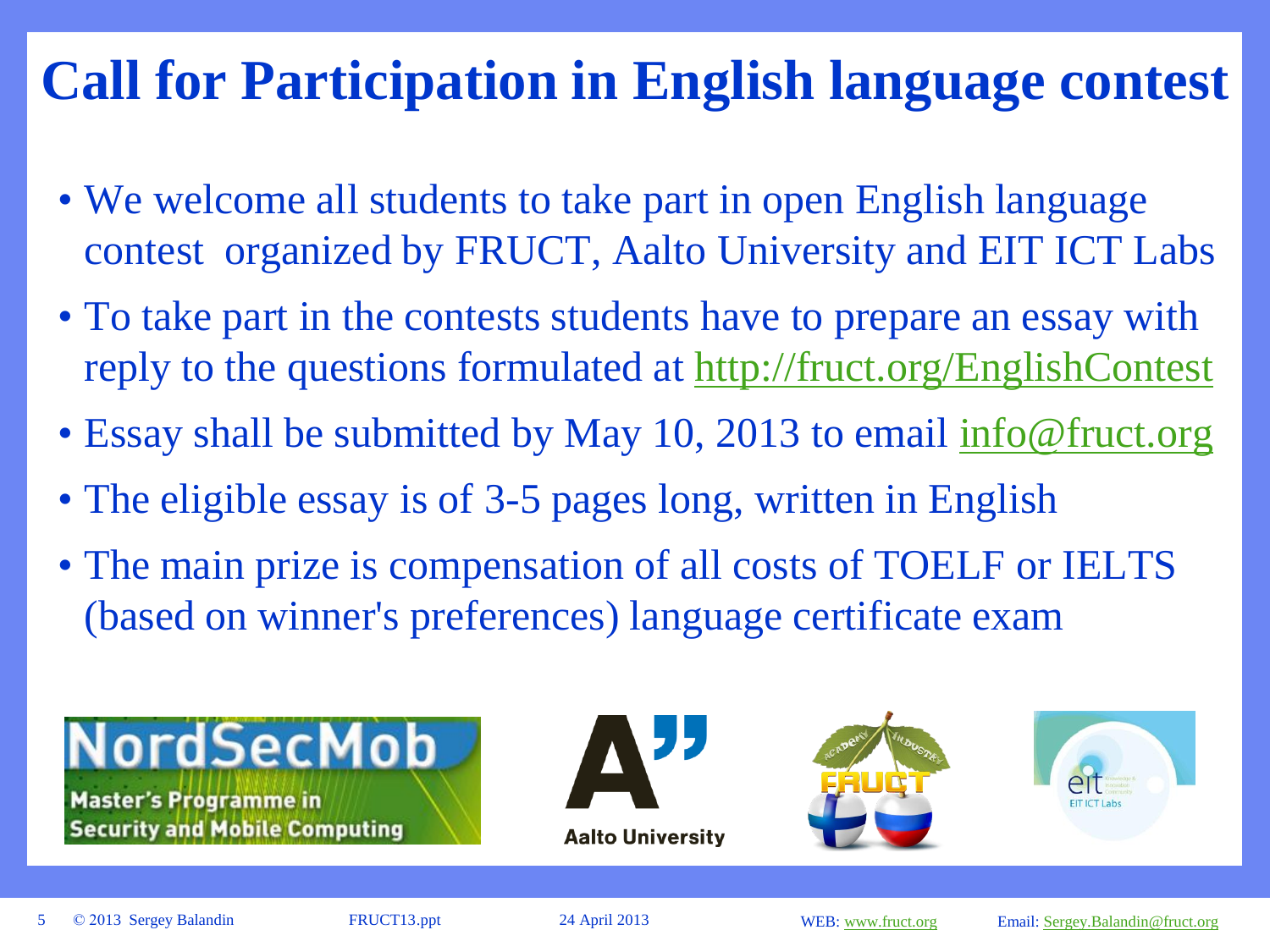### **Call for Participation in Asha Developers Challenge**

- We welcome all mobile developers from Russia and CIS to take part in Asha Java ME Challenge organized with support of Nokia
- To take part in the challenge (see [http://fruct.org/AshaChallenge\)](http://fruct.org/AshaChallenge):
	- develop mobile application for Nokia Asha devices (on Java ME)
	- register a new personal or corporate account in Nokia Store
	- send free form email to info@fruct.org where list ID of the new account and name of your application
- Authors that submit applications inline with the above procedure, whose application will have 3 stars rating by June 30 will receive recognition diploma and Nokia Asha 305 mobile phone
- **Good luck!**



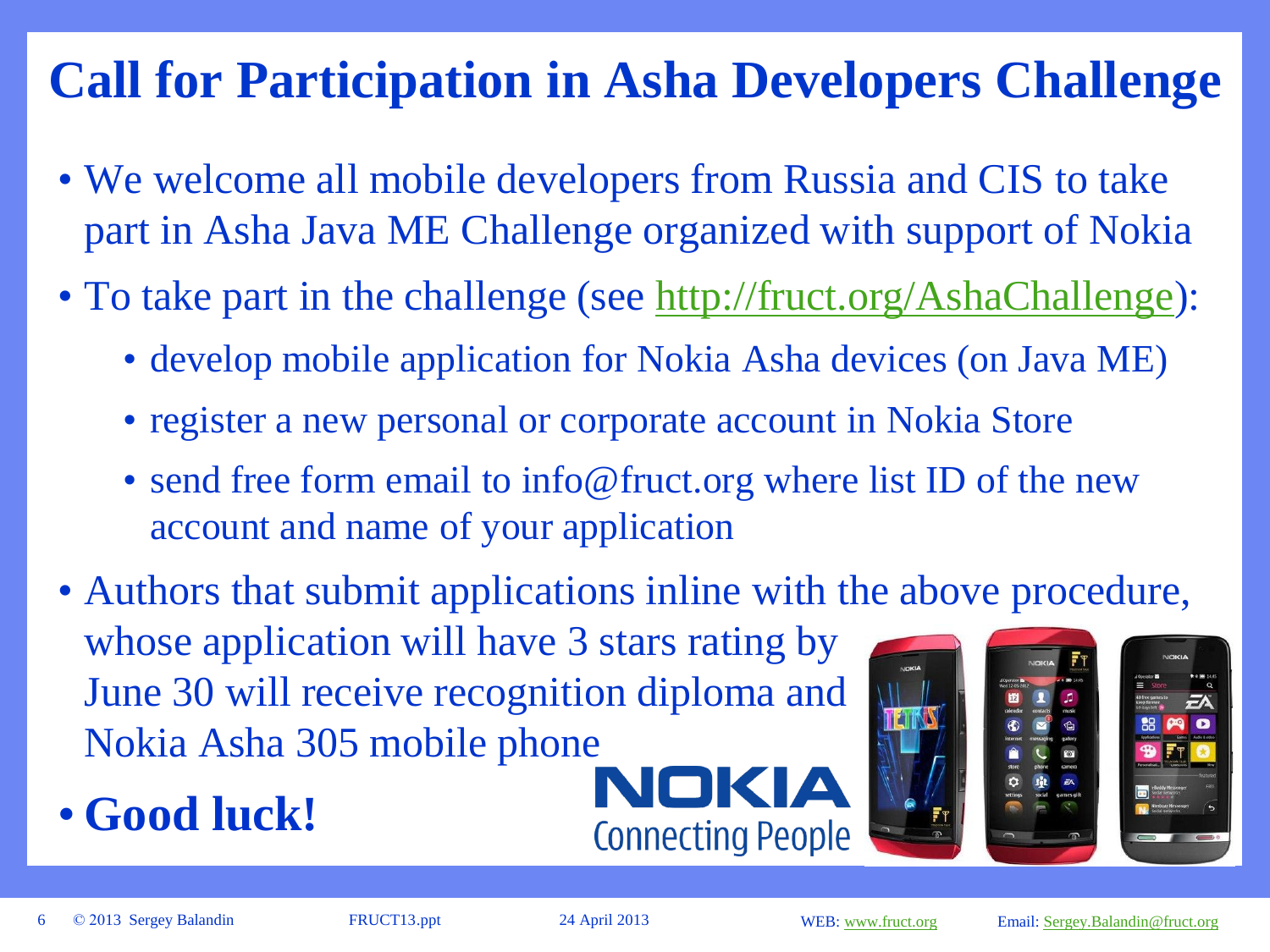### **FIRST program between TUT and Russian Universities**

- Application to the second implementation of FIRST program
- The program will cover 4 Russian universities: PetrSU, SUAI, LETI, SUT
- Russian students have a chance to win semester of studies at Tampere University of Technology (autumn 2013 or spring 2014)
- No exams, only interview with professors from your department
- You shall have good CV, fluently speak English and have no overdue tuition
- Students with higher study grades have better chance
- Winners will get semester of free studies at TUT plus scholarship of 510 euro/month
- If want to participate shall contact local coordinator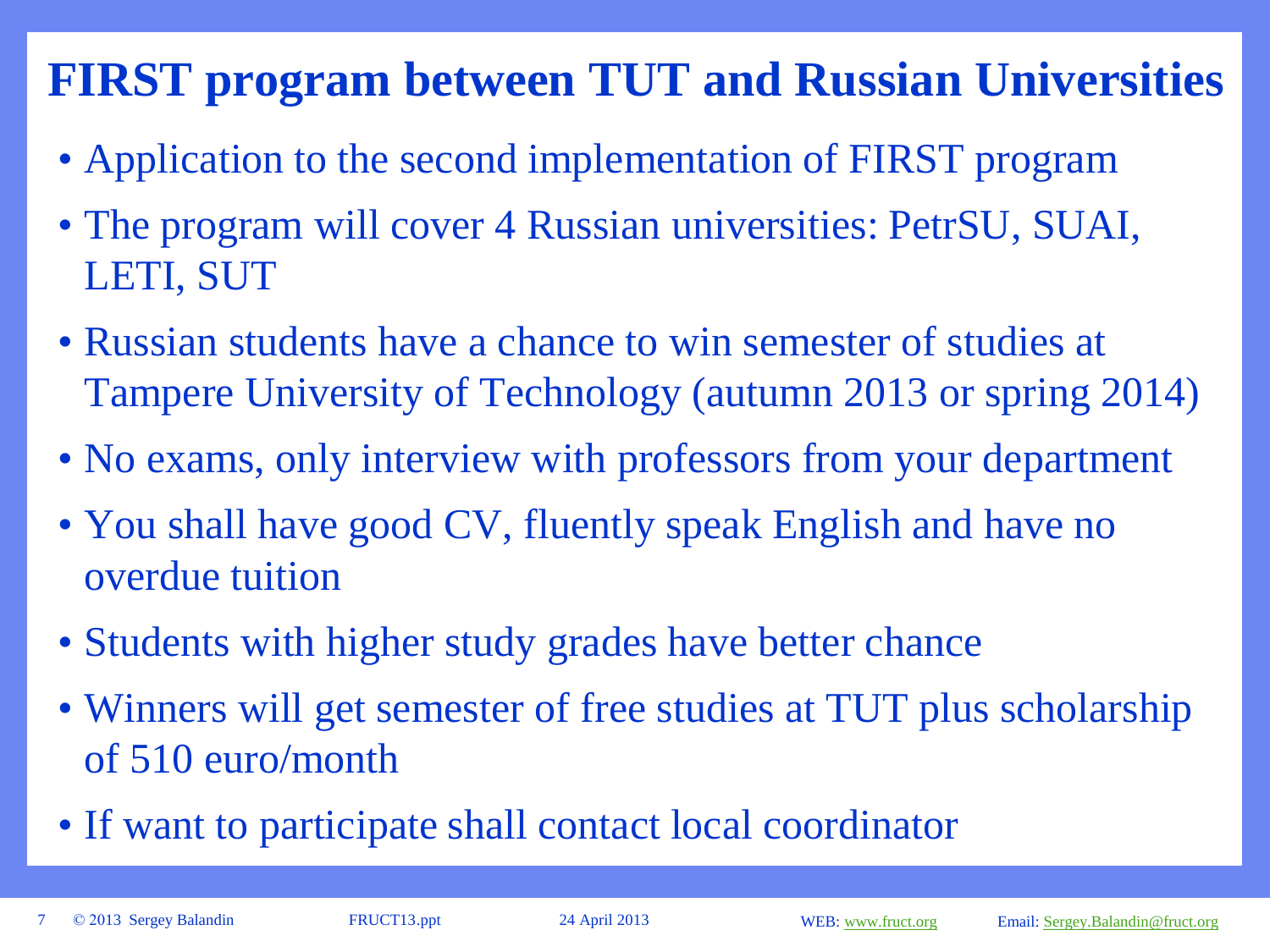**Master's Programme in Security and Mobile Computing** 

- Mobile computing
- Information security
- **Computer science**
- **U** Double degree
- Scholarships



### NordSecMob consortium

- **Aalto University School of Science (coordinator),** Espoo, Finland
- **The Royal Institute of Technology KTH,** Stockholm, Sweden
- The Norwegian University of Science and Technology NTNU, Trondheim, Norway
- The Technical University of Denmark DTU, Lyngby, Denmark
- **W** University of Tartu UT, Tartu, Estonia









http://nordsecmob.tkk.fi







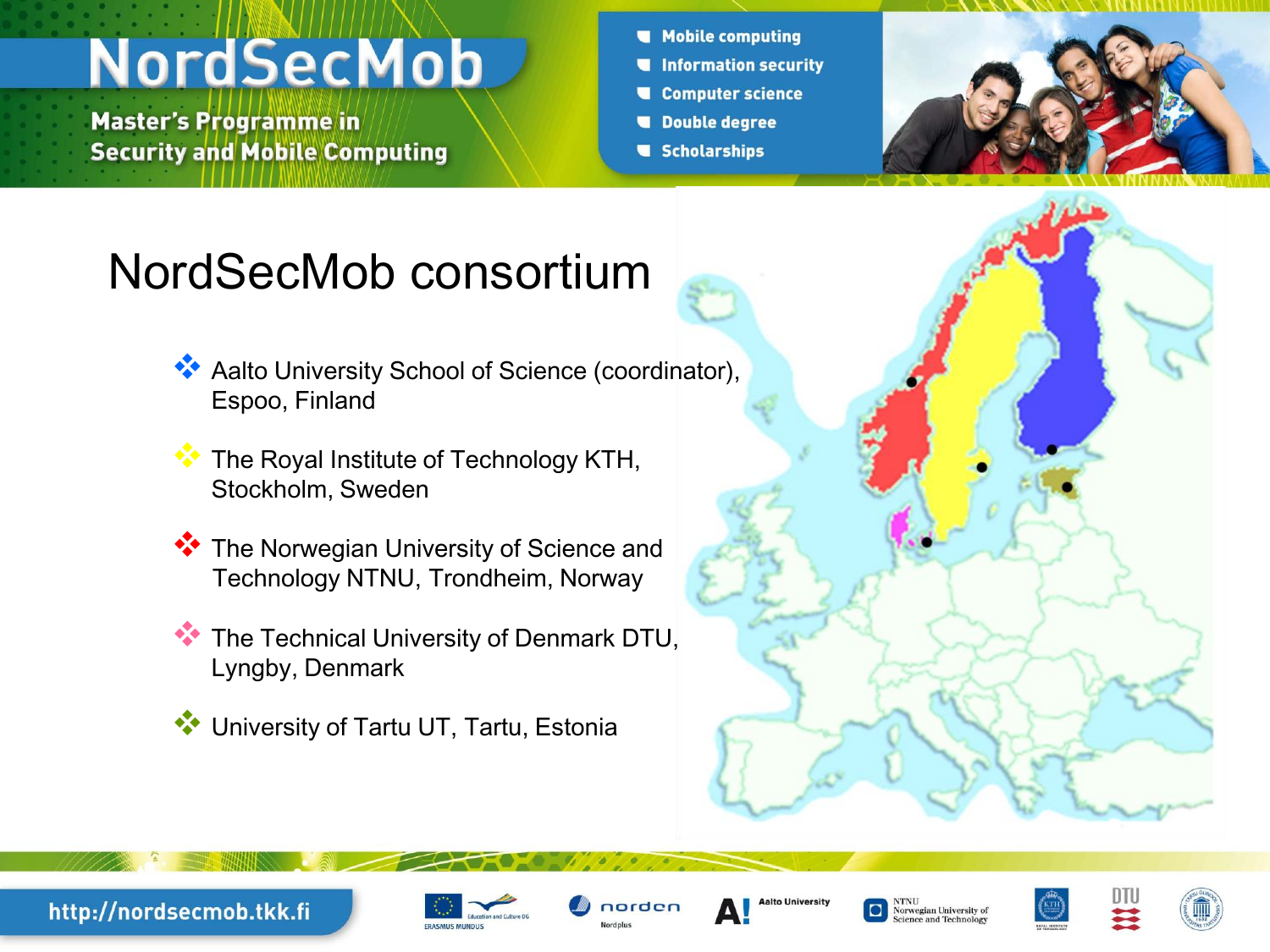**Master's Programme in Security and Mobile Computing** 

- Mobile computing
- Information security
- Computer science
- **U** Double degree
- Scholarships



### Admission criteria

A high quality Bachelor's degree (a minimum of 180 ECTS) in Engineering (Computer Science or Information Technology) or equivalent studies.

The applicants should have:

- solid knowledge of mathematics, programming skills, data structures and algorithms, computer architecture and basics of computer networks
- basic knowledge of the following subject areas is an advantage: databases and database management, principles of theoretical computer science, logic in computer science, software engineering, operating systems and concurrent programming

Admission to the programme is granted on a competitive basis: the applicants are assessed on the basis of their previous academic record.

An excellent command of English language is required: TOEFL minimum score 580/92 or higher, IELTS score 6.5 or higher.













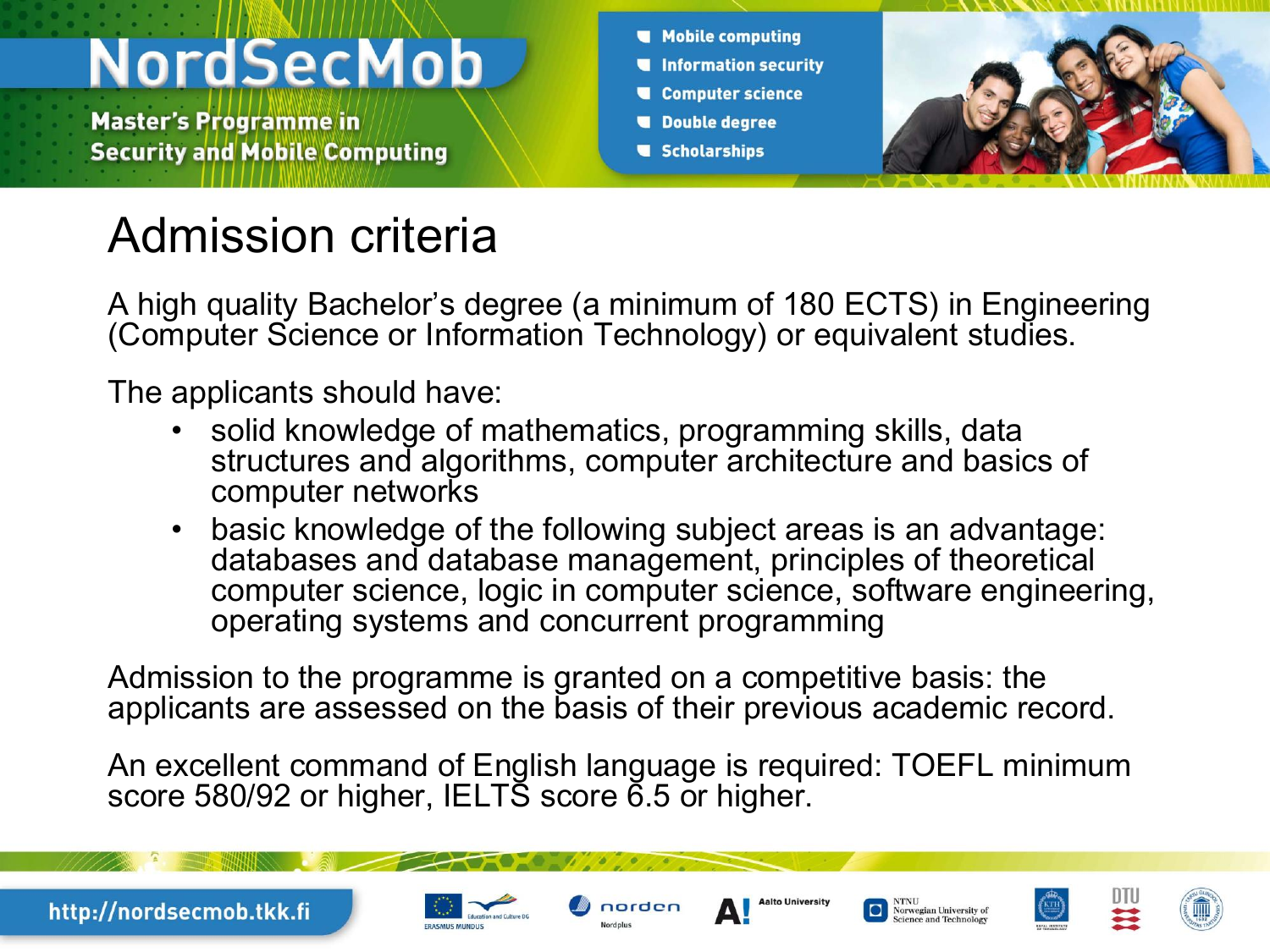**Master's Programme in Security and Mobile Computing** 

- Mobile computing
- Information security
- **Computer science**
- **Double degree**
- Scholarships



### **Scholarships**

#### Erasmus Mundus scholarships:

Both EU/EEA nationals as well as non-EU/EEA nationals can apply for Erasmus Mundus scholarships.

- Category A scholarships (non-EU/EEA nationals): can be awarded to students selected by the consortium who are not residents nor have carried out their main activity (studies, work, etc.) for more than a total of 12 months over the last five years in the EU/EEA countries (by the end of February 2012)
	- $\triangleright$  contribution to travel 8000  $\in$
	- > monthly allowance 1000 €/month x 24 = 24000 €
	- $\triangleright$  programme fee contribution up to maximum of 8000  $\epsilon$ /year

The programme fee is charged from any other student than EU/EEA nationals. The fee for 2012 intake is maximum of 8000  $\epsilon$ /year.











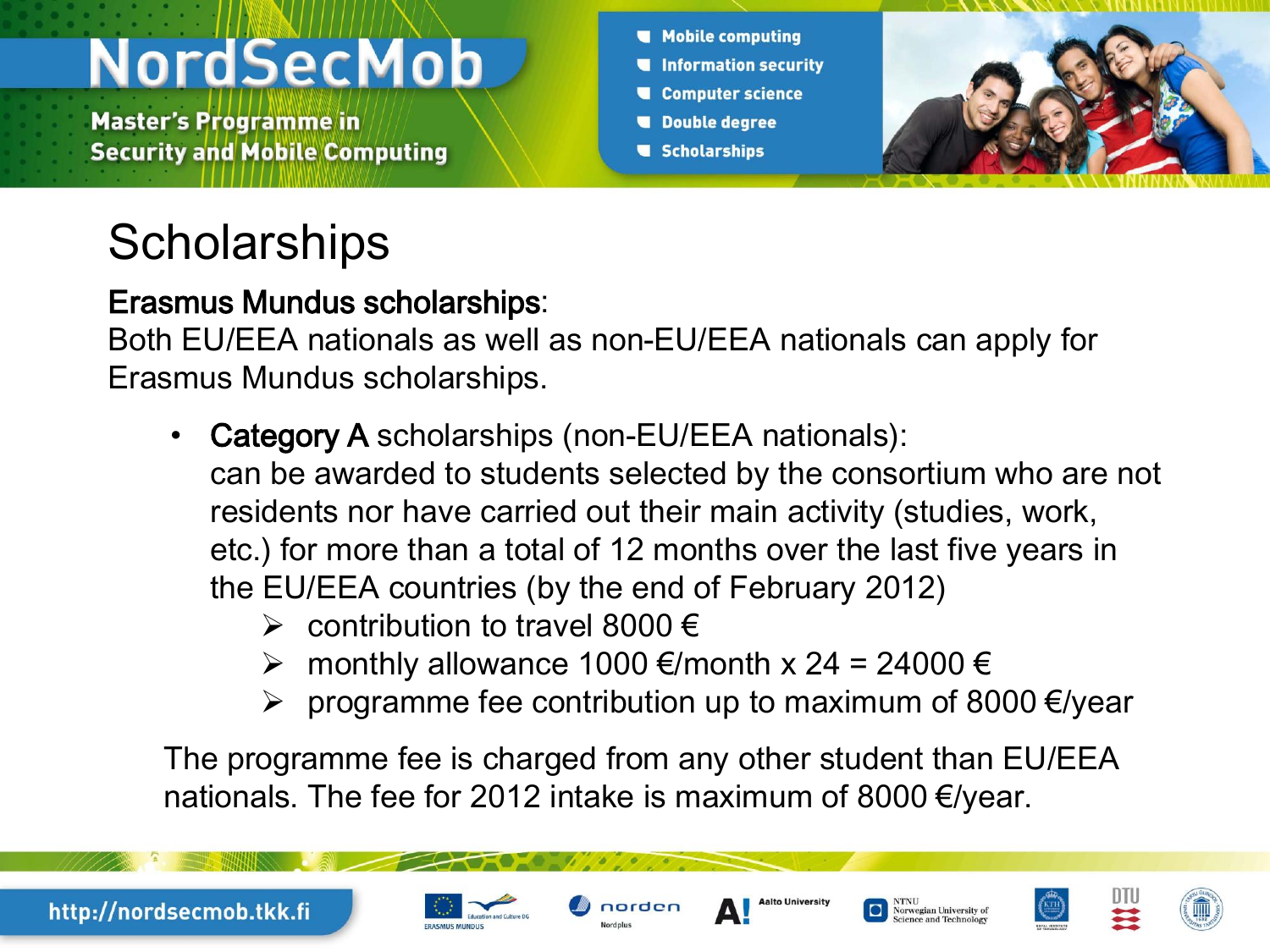**Master's Programme in Security and Mobile Computing** 

- Mobile computing Information security Computer science **U** Double degree
- Scholarships



Application period for intake 2014

- The application period begins 1 October and ends 30 November
- Please see the detailed admission criteria at [http://nordsecmob.aalto.fi/en/for\\_applicants/](http://nordsecmob.aalto.fi/en/for_applicants/)

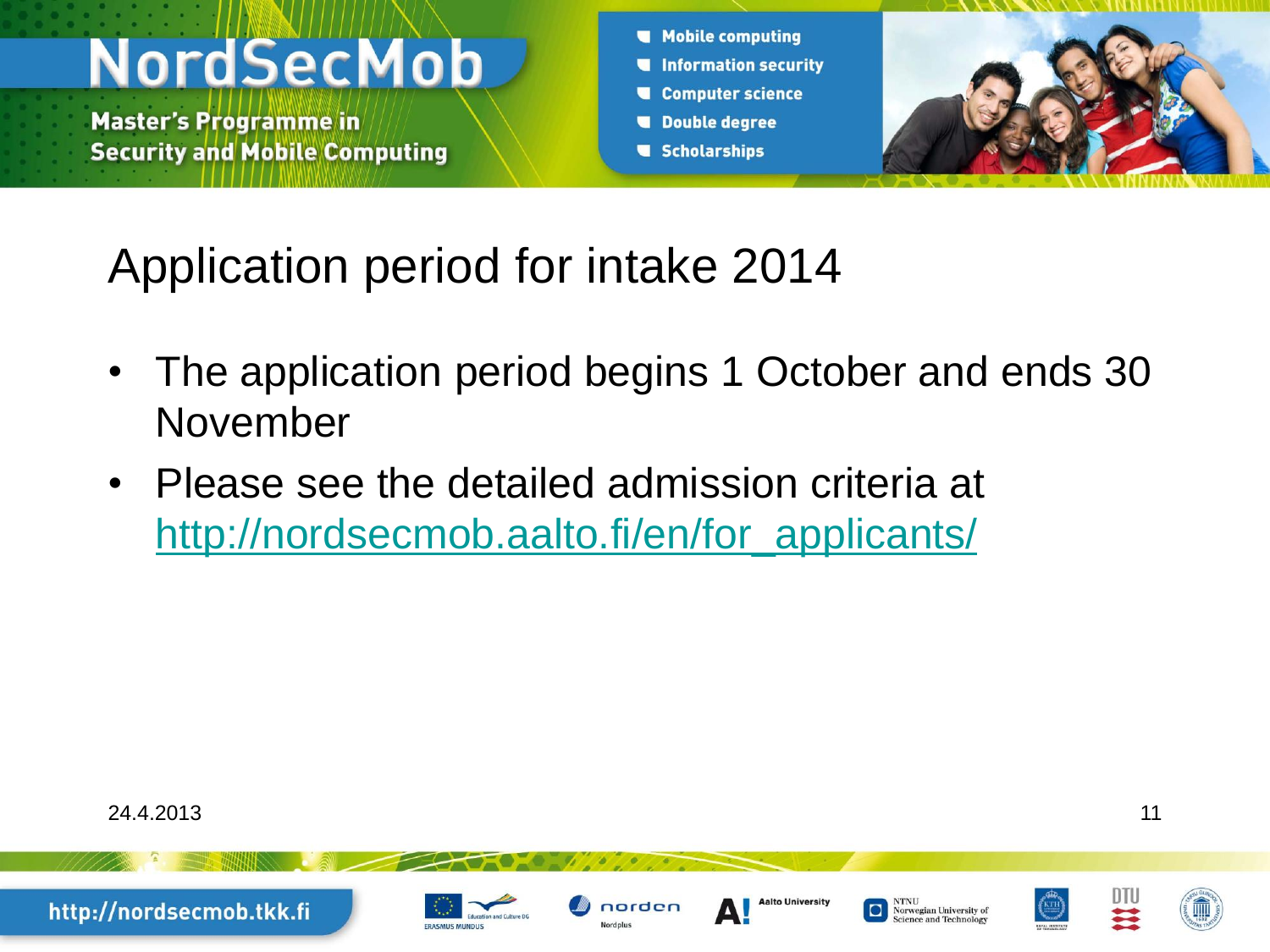**Master's Programme in Security and Mobile Computing** 

- Mobile computing
- Information security
- **Computer science**
- **Double degree**
- Scholarships



### Scholar opportunities

Erasmus Mundus scholar is an academic and/or professional of outstanding experience who carries out teaching or research assignments and scholarly work in the institutions participating in the NordSecMob programme. Erasmus Mundus scholarships allow non-European scholars to perform the tasks defined by the consortium.

- Non-European nationals who are not nationals of the EU/EEA states or candidate countries for accession to the EU (nor may he/she will have carried out his/her main activity for more than a total of 12 months over the last 5 years in these countries). The amount of scholarship for the scholars is 1200€/week for a maximum duration of 3 months per scholar (up to a maximum of 14 400 $\varepsilon$ ).
- Criteria of NordSecMob consortium
	- $\checkmark$  a PhD in Computer Science
	- $\checkmark$  teaching and research experience in some of the areas described as the research area of the scholar
	- $\checkmark$  a good command of English

http://nordsecmob.tkk.fi









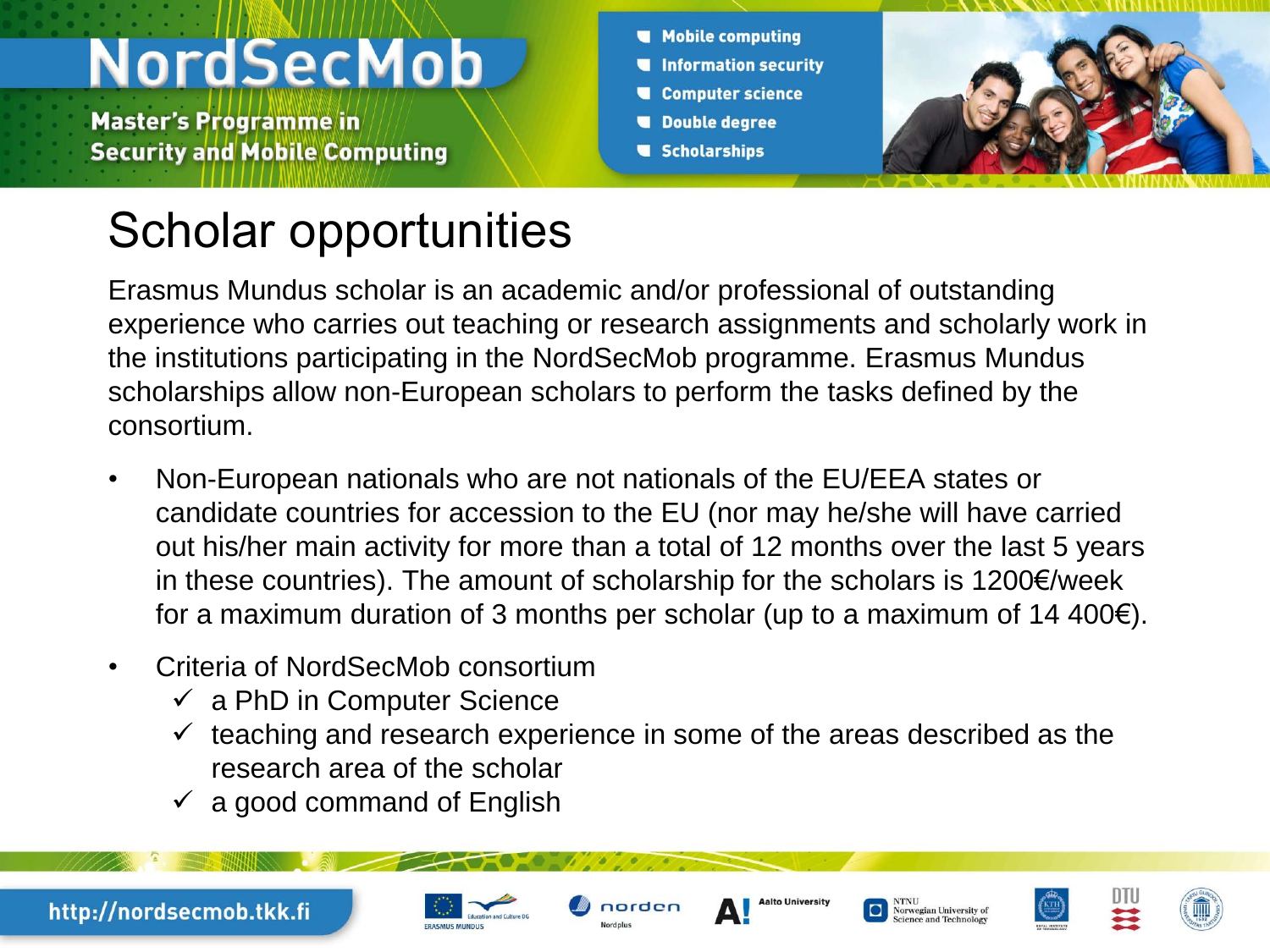### **Call for Participation in 14th FRUCT Conference**

- To be held in *Helsinki, Finland* on November 11-15, 2013
- Top ranked invited speakers from Industry and Academia
- Over 100 participants from Finland, Russia, Norway, India, etc.
- Deadline for Papers, Abstracts and Demos is September 30, 2013
- First 2 days (Nov 11-15) are reserved for technological trainings
- Materials are published in FRUCT proceedings (ISSN 2305-7254)
- CPCI indexed (Web of Science) and IEEE technically sponsored
- Conference and all trainings are free of charge for participants
- All details can be found at <http://fruct.org/conference14>









the European Union, the Russian Federation and the Republic of Finland.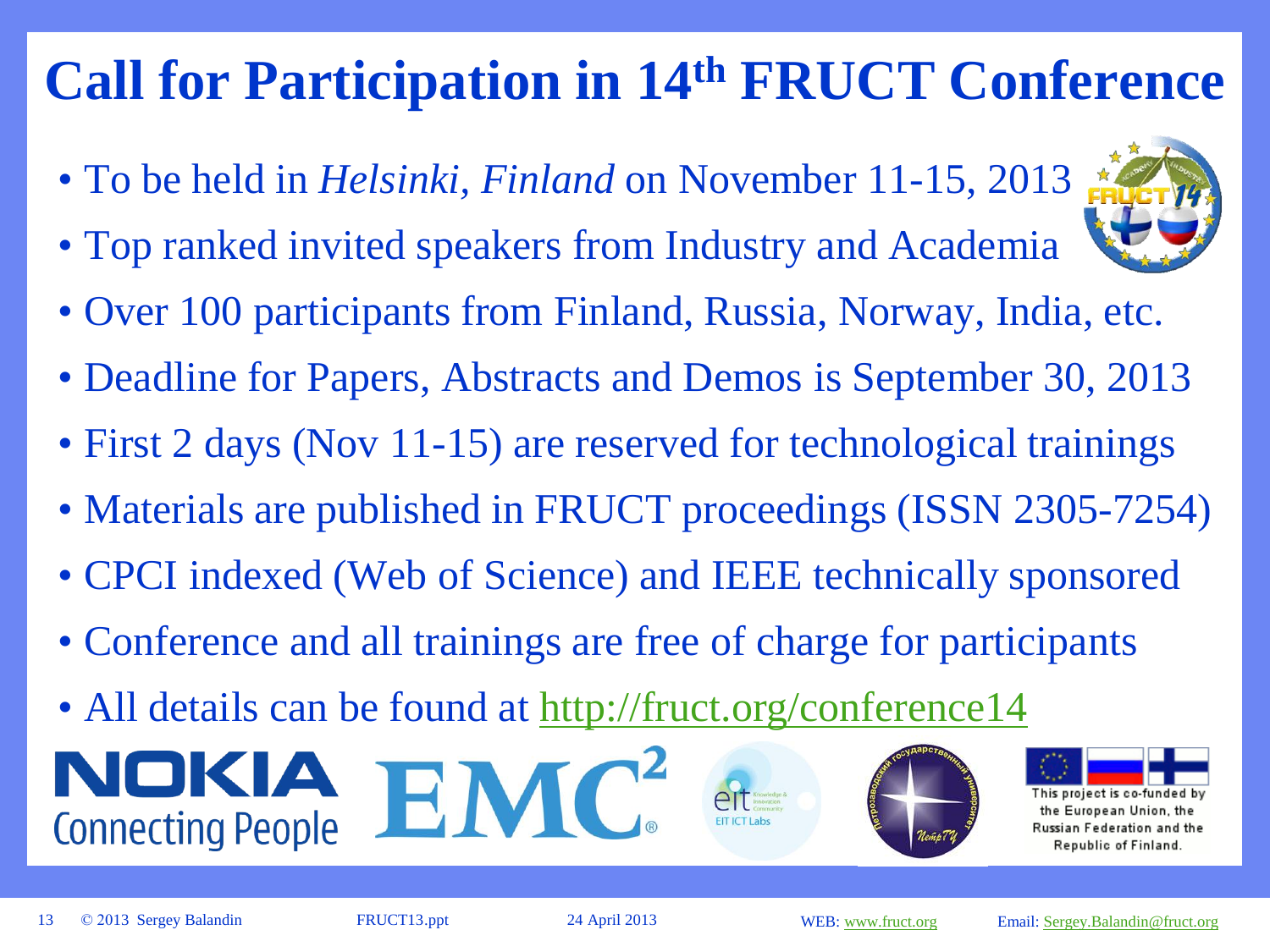### **14th Cycle of FRUCT Life: Plan in Advance**

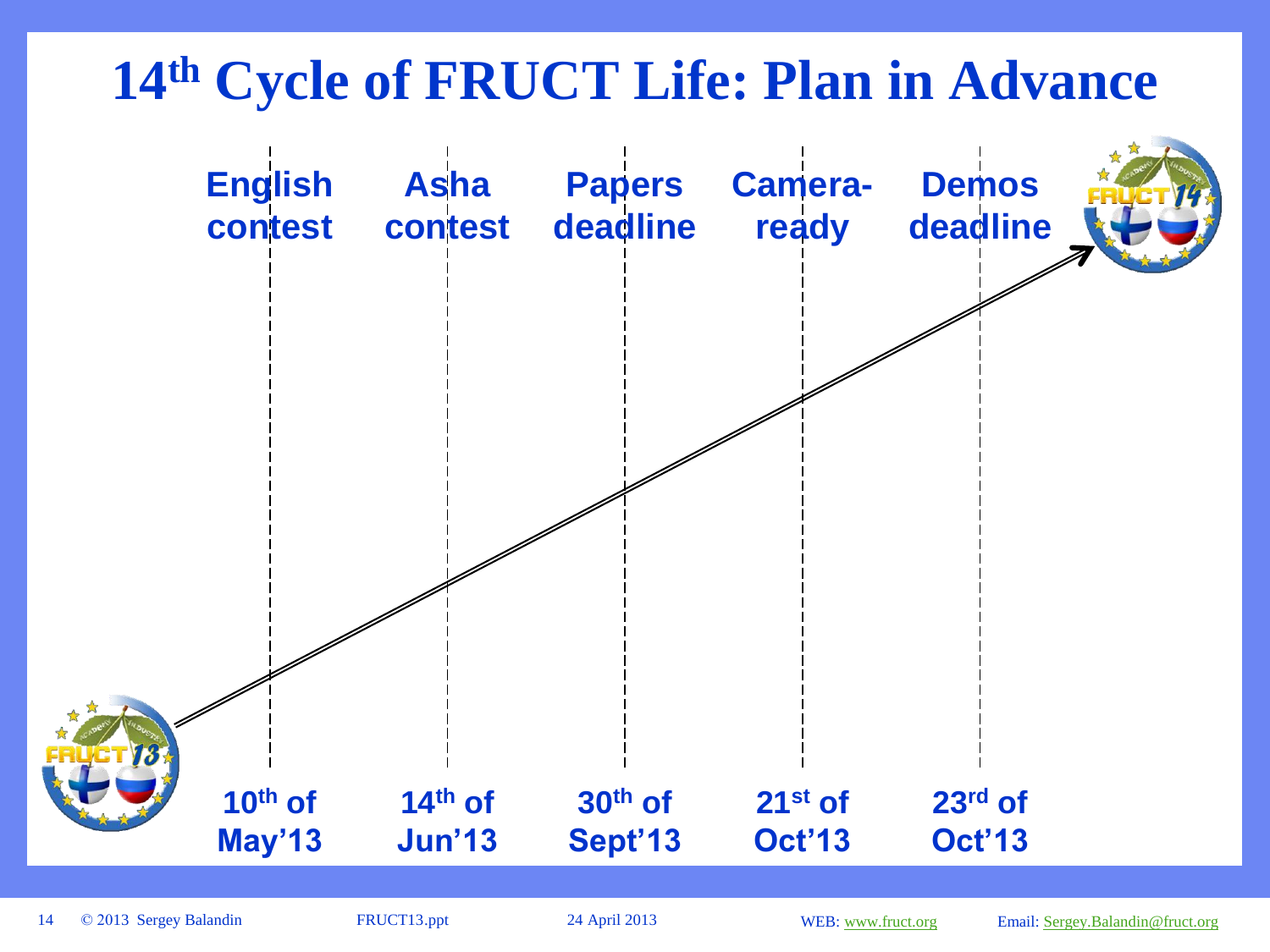

## Contact Information

# [www.fruct.org](http://www.fruct.org/)

[Sergey.Balandin@fruct.org](mailto:Sergey.Balandin@fruct.org) <http://facebook.com/OpenInnovations>

<http://vkontakte.ru/OpenInnovations>



### You are welcome to subscribe to FRUCT news mailing list